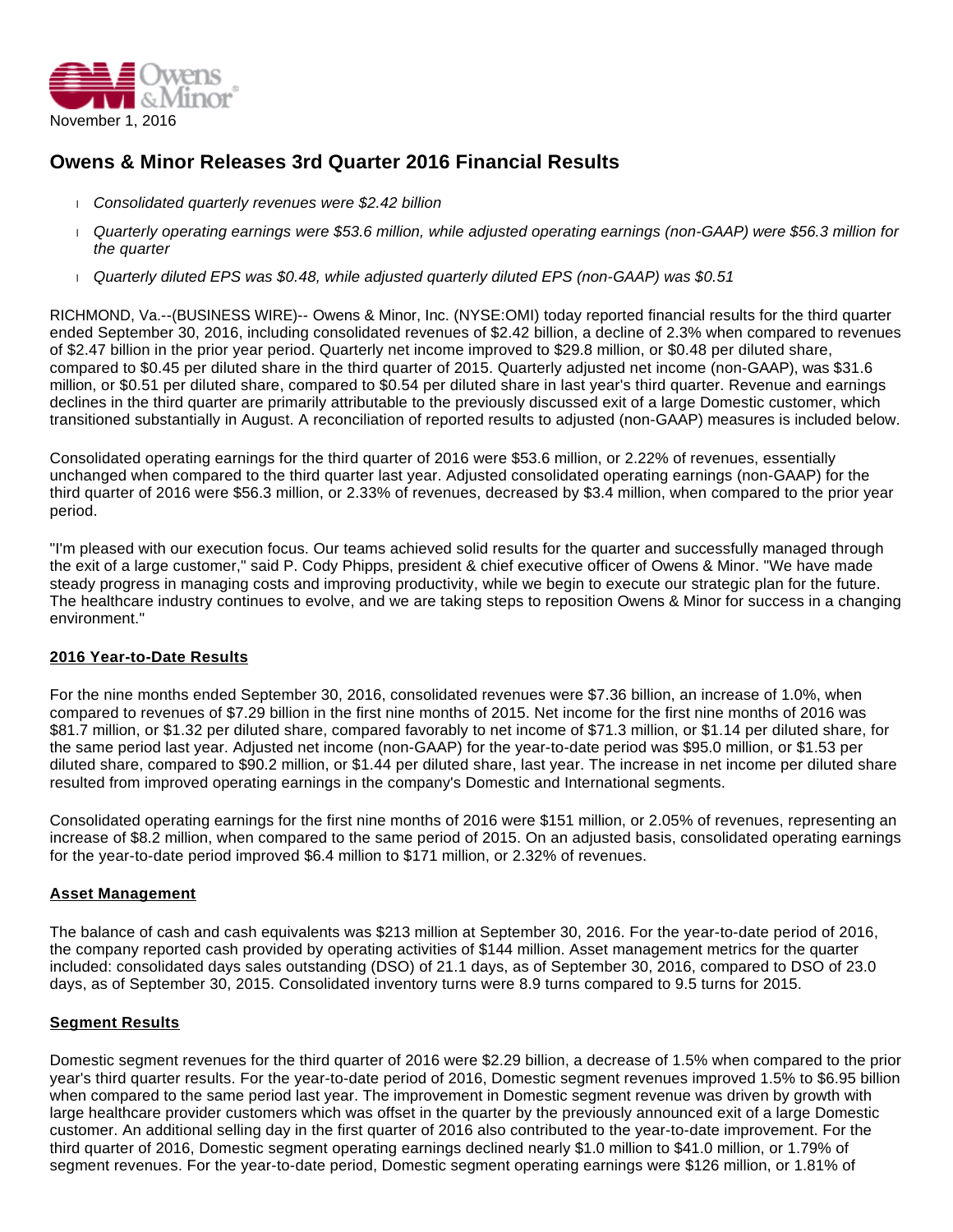segment revenues, a \$7.7 million or 6.5% improvement, over the same period of 2015. Segment operating earnings reflected the benefits of solid revenue growth and expense control initiatives, partially offset by a year-over-year decline in income from manufacturer product price changes and the customer exit in the third quarter.

The International segment contributed revenues of \$83.8 million for the third quarter of 2016 and \$256 million in revenues for the year-to-date period, representing declines of \$9.0 million and \$25.3 million respectively. Revenues were also affected by the unfavorable foreign currency impacts of \$7.6 million and \$12.8 million for the quarter and year-to-date periods, respectively, as well as the previously discussed exit of a customer in July 2015. The International segment reported operating earnings of \$1.4 million for the third quarter of 2016, and \$3.4 million for the year-to-date period, as a result of improved performance in the U.K. and continued profitable results across the regions.

Clinical & Procedural Solutions (CPS) revenues for the third quarter of 2016 were \$133 million compared to \$144 million in the same period last year. For the year-to-date period, CPS revenues were \$409 million, unchanged when compared to the prior year period. Third quarter operating earnings for the CPS segment were \$14.3 million, a decline of \$2.3 million. For the year-to-date period, operating earnings were \$41.9 million, compared to \$43.6 million in the same period last year. CPS results reflect the impact of lower revenues in the third quarter.

"With increasing customer cost pressures and competitive dynamics in healthcare, we anticipate that we will experience increased margin pressures in the fourth quarter and next year," said Richard A. Meier, executive vice president & chief financial officer, and president-International of Owens & Minor. "We are taking appropriate steps to manage these pressures, while at the same time, focusing on the implementation of our strategic plan."

# **2016 Outlook**

The company affirmed its financial guidance for 2016 of adjusted earnings per diluted share in the range of \$2.00 to \$2.05.

### **Investor Events**

Owens & Minor is scheduled to participate in the following investor events; webcasts of the company's formal presentations will be posted on the company's corporate website:

- Jefferies London Healthcare Conference London, November 17, 2016
- ⊤ 35<sup>th</sup> Annual J.P. Morgan Healthcare Conference San Francisco, January 9-12, 2017
- Owens & Minor Investor Day New York, February 2017 date and details TBA

"Looking ahead, we intend to host our annual investor day in February 2017, when we plan to discuss our new strategy," said Meier. "At that time, we would also expect to provide our financial outlook."

### **Investors Conference Call & Supplemental Material**

Conference Call: Owens & Minor will conduct a conference call for investors on Wednesday, November 2, 2016, at 8:30 a.m. EDT. The access code for the conference call, international dial-in and replay is #98776687. Participants may access the call at 866-393-1604. The international dial-in number is 224-357-2191. Replay: A replay of the call will be available for one week by dialing 855-859-2056. Webcast: A listen-only webcast of the call, along with supplemental information, will be available on [www.owens-minor.com](http://cts.businesswire.com/ct/CT?id=smartlink&url=http%3A%2F%2Fwww.owens-minor.com&esheet=51451611&newsitemid=20161101006875&lan=en-US&anchor=www.owens-minor.com&index=1&md5=3e0dbc6ab5847cf782fa1054315e6341) under "Investor Relations."

Owens & Minor uses its website as a channel of distribution for material company information, including news releases, investor presentations and financial information. This information is routinely posted and accessible under Investor Relations at **[www.owens-minor.com](http://cts.businesswire.com/ct/CT?id=smartlink&url=http%3A%2F%2Fwww.owens-minor.com&esheet=51451611&newsitemid=20161101006875&lan=en-US&anchor=www.owens-minor.com&index=2&md5=692303615e89f16db9455271a24417e1)**.

Included with the press release financial tables are reconciliations of the differences between the non-GAAP financial measures presented in this news release, which exclude acquisition-related and exit and realignment charges, and their most directly comparable GAAP financial measures.

# **Safe Harbor Statement**

This release is intended to be disclosure through methods reasonably designed to provide broad, non-exclusionary distribution to the public in compliance with the Securities and Exchange Commission's Fair Disclosure Regulation. This release contains certain ''forward-looking'' statements, including those with respect to our 2016 Outlook, which are made pursuant to the Safe Harbor provisions of the Private Securities Litigation Reform Act of 1995. Forward-looking statements involve known and unknown risks and uncertainties that may cause our actual results in future periods to differ materially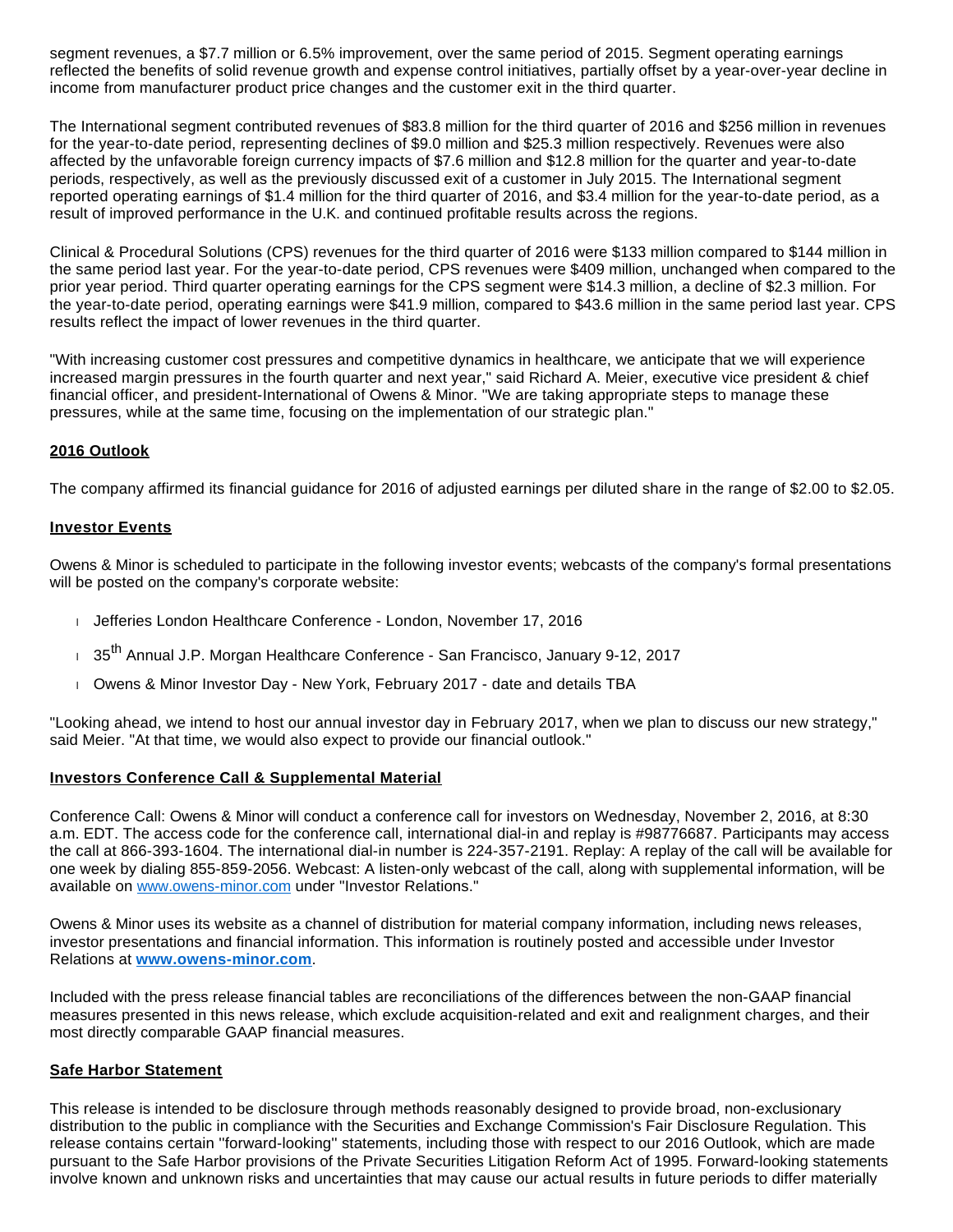from those projected or contemplated in the forward-looking statements. Investors should refer to our annual report on Form 10-K for the year ended December 31, 2015, filed with the Securities and Exchange Commission ("SEC") and subsequent quarterly reports on Form 10-Q and current reports on Form 8-K filed with or furnished to the SEC, for a discussion of certain known risk factors that could cause our actual results to differ materially from our current estimates. These filings are available at [www.owens-minor.com.](http://cts.businesswire.com/ct/CT?id=smartlink&url=http%3A%2F%2Fwww.owens-minor.com&esheet=51451611&newsitemid=20161101006875&lan=en-US&anchor=www.owens-minor.com&index=3&md5=cc59478eec3f5a51c2b0eba9edd90618) Given these risks and uncertainties, we can give no assurances that any forward-looking statements will, in fact, transpire and, therefore, caution investors not to place undue reliance on them. We specifically disclaim any obligation to update or revise any forward-looking statements, whether as a result of new information, future developments or otherwise.

**Owens & Minor, Inc.** (NYSE: OMI) is a global healthcare services company dedicated to Connecting the World of Medical

Products to the Point of Care<sup>SM</sup> by providing vital supply chain services to healthcare providers and manufacturers of healthcare products. Owens & Minor provides logistics services across the spectrum of medical products from disposable medical supplies to devices and implants. With logistics platforms strategically located in the United States and Europe, Owens & Minor serves markets where three quarters of global healthcare spending occurs. Owens & Minor's customers span the healthcare market from independent hospitals to large integrated healthcare networks, as well as group purchasing organizations, healthcare products manufacturers, and the federal government. A FORTUNE 500 company, Owens & Minor is headquartered in Richmond, Virginia, and has annualized revenues exceeding \$9 billion. For more information about Owens & Minor, visit the company website at [www.owens-minor.com](http://cts.businesswire.com/ct/CT?id=smartlink&url=http%3A%2F%2Fwww.owens-minor.com&esheet=51451611&newsitemid=20161101006875&lan=en-US&anchor=www.owens-minor.com&index=4&md5=9f9eca80352124df0618f0364d51e6a3).

### **Owens & Minor, Inc.**

# **Consolidated Statements of Income (unaudited)**

(in thousands, except per share data)

|                                                      | Three Months Ended September 30, |           |     |           |  |  |  |  |
|------------------------------------------------------|----------------------------------|-----------|-----|-----------|--|--|--|--|
|                                                      |                                  | 2016      |     | 2015      |  |  |  |  |
| Net revenue                                          | \$                               | 2,415,601 | \$  | 2,471,669 |  |  |  |  |
| Cost of goods sold                                   |                                  | 2,119,326 |     | 2,165,315 |  |  |  |  |
| Gross margin                                         |                                  | 296,275   |     | 306,354   |  |  |  |  |
| Distribution, selling and administrative expenses    |                                  | 241,305   |     | 246,959   |  |  |  |  |
| Acquisition-related and exit and realignment charges |                                  | 2,739     |     | 6,134     |  |  |  |  |
| Other operating income, net                          |                                  | (1, 337)  |     | (311)     |  |  |  |  |
| Operating earnings                                   |                                  | 53,568    |     | 53,572    |  |  |  |  |
| Interest expense, net                                |                                  | 6,770     |     | 6,744     |  |  |  |  |
| Income before income taxes                           |                                  | 46,798    |     | 46,828    |  |  |  |  |
| Income tax provision                                 |                                  | 16,967    |     | 18,652    |  |  |  |  |
| Net income                                           | \$                               | 29,831    | \$. | 28,176    |  |  |  |  |
| Net income per common share:                         |                                  |           |     |           |  |  |  |  |
| <b>Basic</b>                                         | \$                               | 0.48      | \$  | 0.45      |  |  |  |  |
| <b>Diluted</b>                                       | \$                               | 0.48      | \$  | 0.45      |  |  |  |  |

|                                                      | Nine Months Ended September 30, |           |      |           |  |  |  |  |  |
|------------------------------------------------------|---------------------------------|-----------|------|-----------|--|--|--|--|--|
|                                                      |                                 | 2016      | 2015 |           |  |  |  |  |  |
| Net revenue                                          | S                               | 7,355,069 | \$   | 7,285,032 |  |  |  |  |  |
| Cost of goods sold                                   |                                 | 6,462,739 |      | 6,382,740 |  |  |  |  |  |
| Gross margin                                         |                                 | 892,330   |      | 902,292   |  |  |  |  |  |
| Distribution, selling and administrative expenses    |                                 | 726,944   |      | 743,611   |  |  |  |  |  |
| Acquisition-related and exit and realignment charges |                                 | 19,974    |      | 21,757    |  |  |  |  |  |
| Other operating income, net                          |                                 | (5, 179)  |      | (5, 484)  |  |  |  |  |  |
| Operating earnings                                   |                                 | 150,591   |      | 142,408   |  |  |  |  |  |
| Interest expense, net                                |                                 | 20,324    |      | 20,305    |  |  |  |  |  |
| Income before income taxes                           |                                 | 130,267   |      | 122,103   |  |  |  |  |  |
| Income tax provision                                 |                                 | 48,585    |      | 50,761    |  |  |  |  |  |
| Net income                                           |                                 | 81,682    | \$.  | 71,342    |  |  |  |  |  |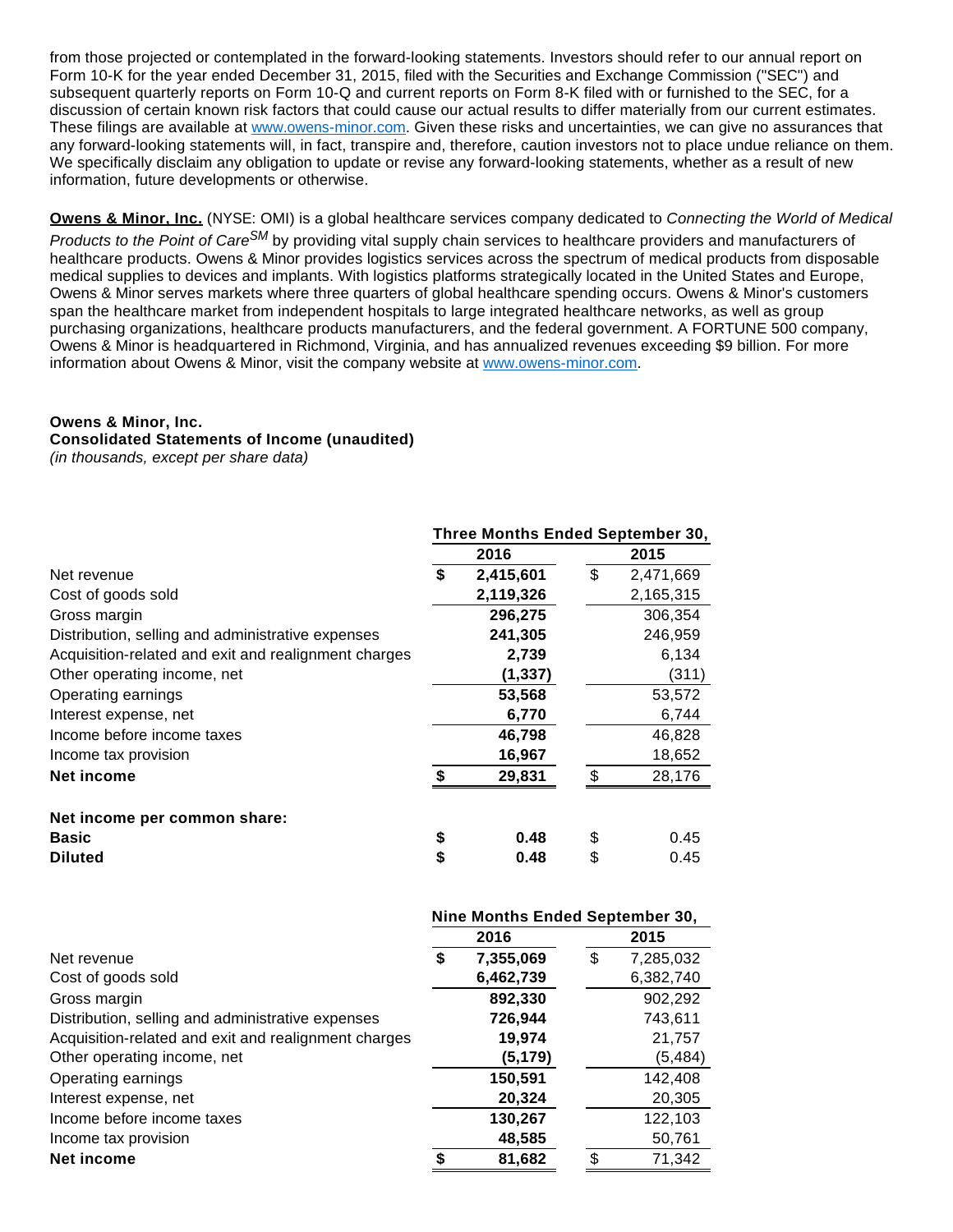| Net income per common share: |      |      |
|------------------------------|------|------|
| Basic                        | 1.32 | 1.14 |
| <b>Diluted</b>               | 1.32 | 1.14 |

**Owens & Minor, Inc.**

**Condensed Consolidated Balance Sheets (unaudited)**

(in thousands)

|                                           |    | <b>September 30, 2016</b> | December 31, 2015 |           |  |  |
|-------------------------------------------|----|---------------------------|-------------------|-----------|--|--|
| <b>Assets</b>                             |    |                           |                   |           |  |  |
| <b>Current assets</b>                     |    |                           |                   |           |  |  |
| Cash and cash equivalents                 | \$ | 213,096                   | \$                | 161,020   |  |  |
| Accounts and notes receivable, net        |    | 579,031                   |                   | 587,935   |  |  |
| Merchandise inventories                   |    | 944,897                   |                   | 940,775   |  |  |
| Other current assets                      |    | 283,753                   |                   | 284,970   |  |  |
| <b>Total current assets</b>               |    | 2,020,777                 |                   | 1,974,700 |  |  |
| Property and equipment, net               |    | 198,780                   |                   | 208,930   |  |  |
| Goodwill, net                             |    | 418,095                   |                   | 419,619   |  |  |
| Intangible assets, net                    |    | 86,982                    |                   | 95,250    |  |  |
| Other assets, net                         |    | 69,998                    |                   | 75,277    |  |  |
| <b>Total assets</b>                       | \$ | 2,794,632                 | \$                | 2,773,776 |  |  |
| <b>Liabilities and equity</b>             |    |                           |                   |           |  |  |
| <b>Current liabilities</b>                |    |                           |                   |           |  |  |
| Accounts payable                          | \$ | 768,570                   | \$                | 710,609   |  |  |
| Accrued payroll and related liabilities   |    | 41,424                    |                   | 45,907    |  |  |
| Other current liabilities                 |    | 283,831                   |                   | 307,073   |  |  |
| <b>Total current liabilities</b>          |    | 1,093,825                 |                   | 1,063,589 |  |  |
| Long-term debt, excluding current portion |    | 566,474                   |                   | 568,495   |  |  |
| Deferred income taxes                     |    | 83,553                    |                   | 86,326    |  |  |
| <b>Other liabilities</b>                  |    | 64,097                    |                   | 62,776    |  |  |
| <b>Total liabilities</b>                  |    | 1,807,949                 |                   | 1,781,186 |  |  |
| <b>Total equity</b>                       |    | 986,683                   |                   | 992,590   |  |  |
| <b>Total liabilities and equity</b>       | \$ | 2,794,632                 | \$                | 2,773,776 |  |  |

#### **Owens & Minor, Inc.**

**Consolidated Statements of Cash Flows (unaudited)** (in thousands)

|                                                                               | Nine Months Ended September 30, |              |  |  |
|-------------------------------------------------------------------------------|---------------------------------|--------------|--|--|
| <b>Operating activities:</b>                                                  | 2016                            | 2015         |  |  |
|                                                                               |                                 |              |  |  |
| Net income                                                                    | \$<br>81,682                    | \$<br>71,342 |  |  |
| Adjustments to reconcile net income to cash provided by operating activities: |                                 |              |  |  |
| Depreciation and amortization                                                 | 42,182                          | 51,871       |  |  |
| Share-based compensation expense                                              | 8,934                           | 7.611        |  |  |
| Provision for losses on accounts and notes receivable                         | (216)                           | (182)        |  |  |
| Deferred income tax (benefit) expense                                         | (3,233)                         | 3,643        |  |  |
| Changes in operating assets and liabilities:                                  |                                 |              |  |  |
| Accounts and notes receivable                                                 | 5,023                           | (13, 758)    |  |  |
| Merchandise inventories                                                       | (5,066)                         | (25, 339)    |  |  |
| Accounts payable                                                              | 58,742                          | 83,434       |  |  |
| Net change in other assets and liabilities                                    | (44,903)                        | 25,890       |  |  |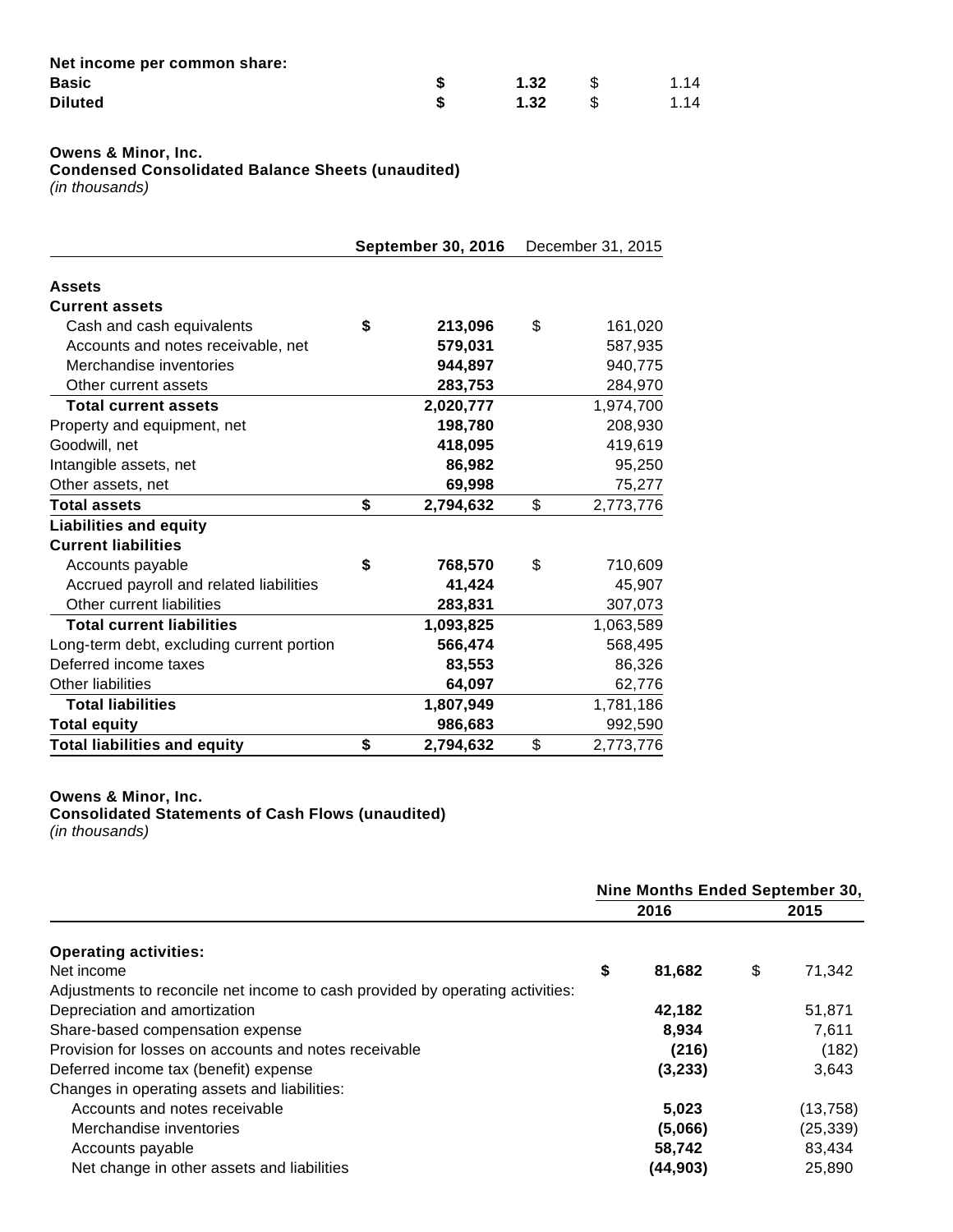| Other, net                                                   | 686           | 1,526         |
|--------------------------------------------------------------|---------------|---------------|
| Cash provided by operating activities                        | 143,831       | 206,038       |
|                                                              |               |               |
| <b>Investing activities:</b>                                 |               |               |
| Additions to property and equipment                          | (13, 682)     | (15, 321)     |
| Additions to computer software and intangible assets         | (7,081)       | (16, 876)     |
| Proceeds from sale of property and equipment                 | 4,497         | 119           |
| Cash used for investing activities                           | (16, 266)     | (32,078)      |
| <b>Financing activities:</b>                                 |               |               |
| Change in bank overdraft                                     | 21,753        |               |
| Repayment of revolving credit facility                       |               | (33,700)      |
| Cash dividends paid                                          | (47, 802)     | (47, 780)     |
| Repurchases of common stock                                  | (48, 654)     | (15, 821)     |
| Excess tax benefits related to share-based compensation      | 680           | 521           |
| Other, net                                                   | (8, 118)      | (6, 296)      |
| Cash used for financing activities                           | (82,141)      | (103, 076)    |
| Effect of exchange rate changes on cash and cash equivalents | 6,652         | (2, 411)      |
|                                                              |               |               |
| Net increase (decrease) in cash and cash equivalents         | 52,076        | 68,473        |
| Cash and cash equivalents at beginning of period             | 161,020       | 56,772        |
| Cash and cash equivalents at end of period                   | \$<br>213,096 | \$<br>125,245 |

## **Owens & Minor, Inc.**

### **Financial Statistics and GAAP/Non-GAAP Reconciliations (unaudited)**

(in thousands, except per share data)

|                                                                                       | <b>Quarter Ended</b> |                   |    |                   |     |                   |    |                   |    |                   |  |  |
|---------------------------------------------------------------------------------------|----------------------|-------------------|----|-------------------|-----|-------------------|----|-------------------|----|-------------------|--|--|
| (in thousands, except ratios and per share<br>data)                                   |                      | 9/30/2016         |    | 6/30/2016         |     | 3/31/2016         |    | 12/31/2015        |    | 9/30/2015         |  |  |
| <b>Consolidated operating results:</b>                                                |                      |                   |    |                   |     |                   |    |                   |    |                   |  |  |
| Net revenue                                                                           |                      | \$2,415,601       |    | \$2,483,676       |     | \$2,455,793       |    | \$2,487,914       |    | \$2,471,669       |  |  |
| Gross margin<br>Gross margin as a percent of revenue                                  | S                    | 296,275<br>12.27% | \$ | 299,420<br>12.06% | S.  | 296,636<br>12.08% | \$ | 312,282<br>12.55% | \$ | 306,354<br>12.39% |  |  |
| Distribution, selling & admin expenses<br>Distribution, selling & admin expenses as a | S                    | 241,305           | \$ | 242,914           | \$. | 242,725           | \$ | 250,172           | \$ | 246,959           |  |  |
| percent of revenue                                                                    |                      | 9.99%             |    | 9.78%             |     | 9.88%             |    | 10.06%            |    | 9.99%             |  |  |
| Operating earnings, as reported (GAAP)                                                | \$                   | 53,568            | \$ | 52,054            | \$  | 44,970            | \$ | 57,953            | \$ | 53,572            |  |  |
| Acquisition-related charges <sup>(1)</sup>                                            |                      | 597               |    | 730               |     | (399)             |    | 4,048             |    | 1,335             |  |  |
| Exit and realignment charges (2)                                                      |                      | 2,142             |    | 6,022             |     | 10,882            |    | 2,599             |    | 4,799             |  |  |
| Other $(3)$                                                                           |                      |                   |    |                   |     |                   |    | (1,500)           |    |                   |  |  |
| Operating earnings, adjusted (Non-GAAP)                                               | \$                   | 56,307            | \$ | 58,806            | \$. | 55,453            | \$ | 63,100            | \$ | 59,706            |  |  |
| Operating earnings as a percent of<br>revenue, as reported (GAAP)                     |                      | 2.22%             |    | 2.10%             |     | 1.83%             |    | 2.33%             |    | 2.17%             |  |  |
| Operating earnings as a percent of<br>revenue, adjusted (Non-GAAP)                    |                      | 2.33%             |    | 2.37%             |     | 2.26%             |    | 2.54%             |    | 2.42%             |  |  |
| Net income, as reported (GAAP)                                                        | \$                   | 29,831            | \$ | 27,716            | \$  | 24,135            | \$ | 32,068            | \$ | 28,176            |  |  |
| Acquisition-related charges <sup>(1)</sup>                                            |                      | 597               |    | 730               |     | (399)             |    | 4,048             |    | 1,335             |  |  |
| Income tax expense (benefit) <sup>(4)</sup>                                           |                      | (221)             |    | (164)             |     | 152               |    | 77                |    | (236)             |  |  |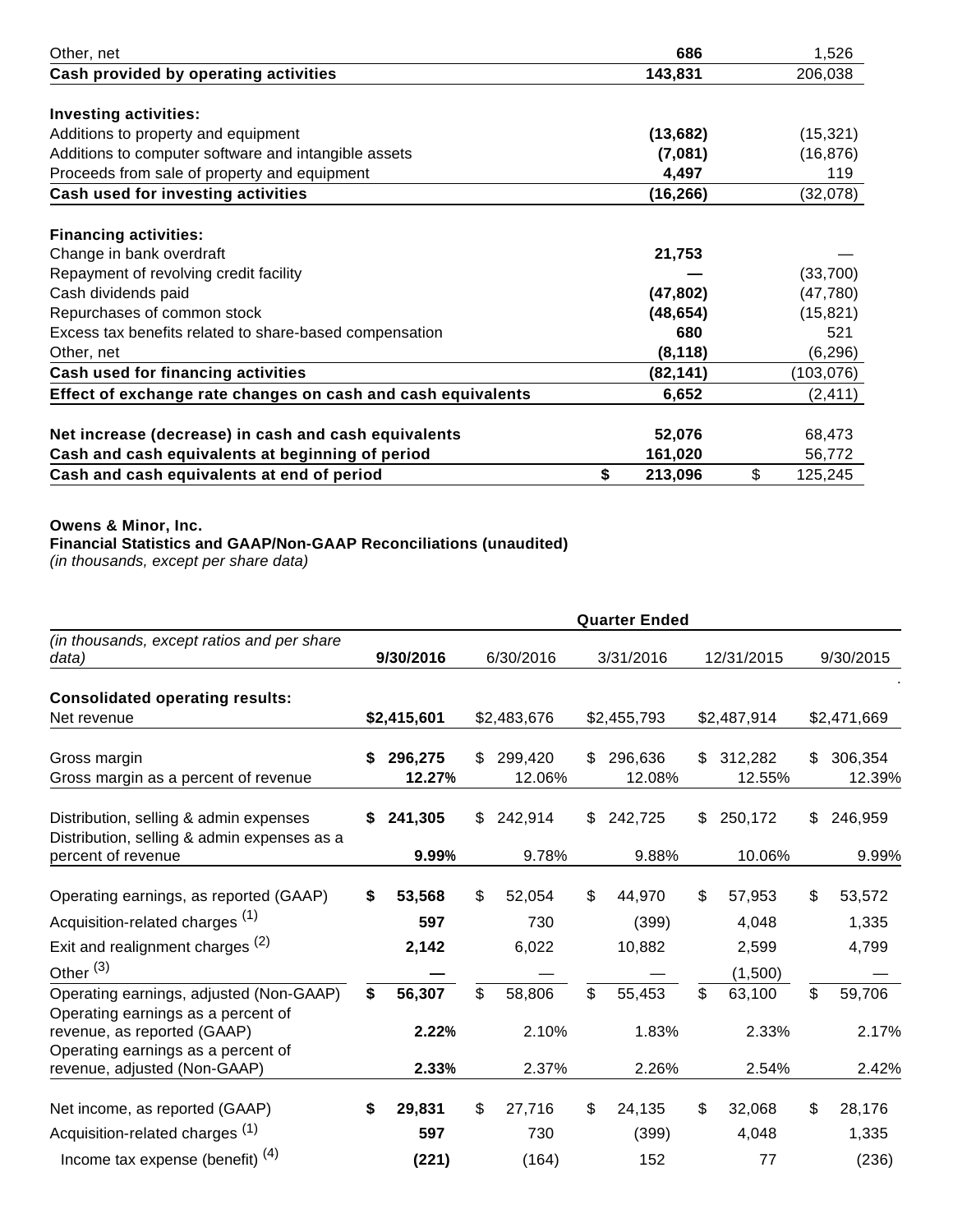| Exit and realignment charges (2)                            |    | 2,142   |     | 6,022   | 10,882        |     | 2,599    | 4,799         |
|-------------------------------------------------------------|----|---------|-----|---------|---------------|-----|----------|---------------|
| Income tax expense (benefit) $(4)$                          |    | (794)   |     | (2,081) | (3,506)       |     | (2, 163) | (519)         |
| Other $(3)$                                                 |    |         |     |         |               |     | (1,500)  |               |
| Income tax expense (benefit) <sup>(4)</sup>                 |    |         |     |         |               |     |          |               |
| Net income, adjusted (Non-GAAP)                             | \$ | 31,555  | \$  | 32,223  | \$<br>31,264  | \$  | 35,129   | \$<br>33,555  |
| Net income per diluted common share, as<br>reported (GAAP)  | \$ | 0.48    | \$  | 0.45    | \$<br>0.39    | \$  | 0.51     | \$<br>0.45    |
| Acquisition-related charges <sup>(1)</sup>                  |    | 0.01    |     | 0.01    |               |     | 0.07     | 0.02          |
| Exit and realignment charges <sup>(2)</sup>                 |    | 0.02    |     | 0.06    | 0.11          |     |          | 0.07          |
| Other <sup>(3)</sup>                                        |    |         |     |         |               |     | (0.02)   |               |
| Net income per diluted common share,<br>adjusted (Non-GAAP) | \$ | 0.51    | \$  | 0.52    | \$<br>0.50    | \$  | 0.56     | \$<br>0.54    |
| Financing:                                                  |    |         |     |         |               |     |          |               |
| Cash and cash equivalents                                   |    | 213,096 | S   | 138,951 | \$<br>190,323 | \$. | 161,020  | \$<br>125,245 |
| Total interest-bearing debt                                 | S  | 570,263 | \$. | 571,143 | \$<br>572,318 | \$  | 573,522  | \$<br>574,304 |
| <b>Stock information:</b>                                   |    |         |     |         |               |     |          |               |
| Cash dividends per common share                             | \$ | 0.255   | \$  | 0.255   | \$<br>0.255   | \$  | 0.2525   | \$<br>0.2525  |
| Stock price at quarter-end                                  | \$ | 34.73   | \$  | 37.38   | \$<br>40.42   | \$  | 35.98    | \$<br>31.94   |

# **Owens & Minor, Inc.**

# **Financial Statistics and GAAP/Non-GAAP Reconciliations (unaudited)**

The following items in the current quarter have been excluded in our non-GAAP financial measures:

 $<sup>(1)</sup>$  Acquisition-related charges in the second and third quarter of 2016 primarily relate to costs incurred to settle certain</sup> obligations and address other on-going matters associated with the acquisitions of ArcRoyal and Medical Action. Charges in the first quarter of 2016 related to the gain on the sale of property acquired with the Medical Action acquisition. Charges in 2015 consisted primarily of costs to continue the integration of Medical Action and ArcRoyal which were acquired in the fourth quarter of 2014 including certain severance and contractual payments to the former owner and costs to transition information technology and other administrative functions.

 $(2)$  Charges in 2016 were associated with severance activities (including our voluntary employee separation program in the first quarter of 2016), and other costs associated with our strategic organizational realignment which include certain professional fees and costs to streamline administrative functions and processes in the United States and Europe. Similar charges in 2015 also included the consolidation of distribution and logistics centers and closure of offsite warehouses.

 $(3)$  The fourth quarter of 2015 included a partial recovery of \$1.5 million related to a contract settlement in the United Kingdom for which \$3.9 million was expensed in 2014. Both the 2015 recovery and the 2014 settlement expense were recorded in other operating income, net.

 $^{(4)}$ These charges have been tax effected in the preceding table by determining the income tax rate depending on the amount of charges incurred in different tax jurisdictions and the deductibility of those charges for income tax purposes.

### **Use of Non-GAAP Measures**

This earnings release contains financial measures that are not calculated in accordance with U.S. generally accepted accounting principles ("GAAP"). In general, the measures exclude items and charges that (i) management does not believe reflect Owens & Minor, Inc.'s (the "Company") core business and relate more to strategic, multi-year corporate activities; or (ii) relate to activities or actions that may have occurred over multiple or in prior periods without predictable trends. Management uses these non-GAAP financial measures internally to evaluate the Company's performance, evaluate the balance sheet, engage in financial and operational planning and determine incentive compensation.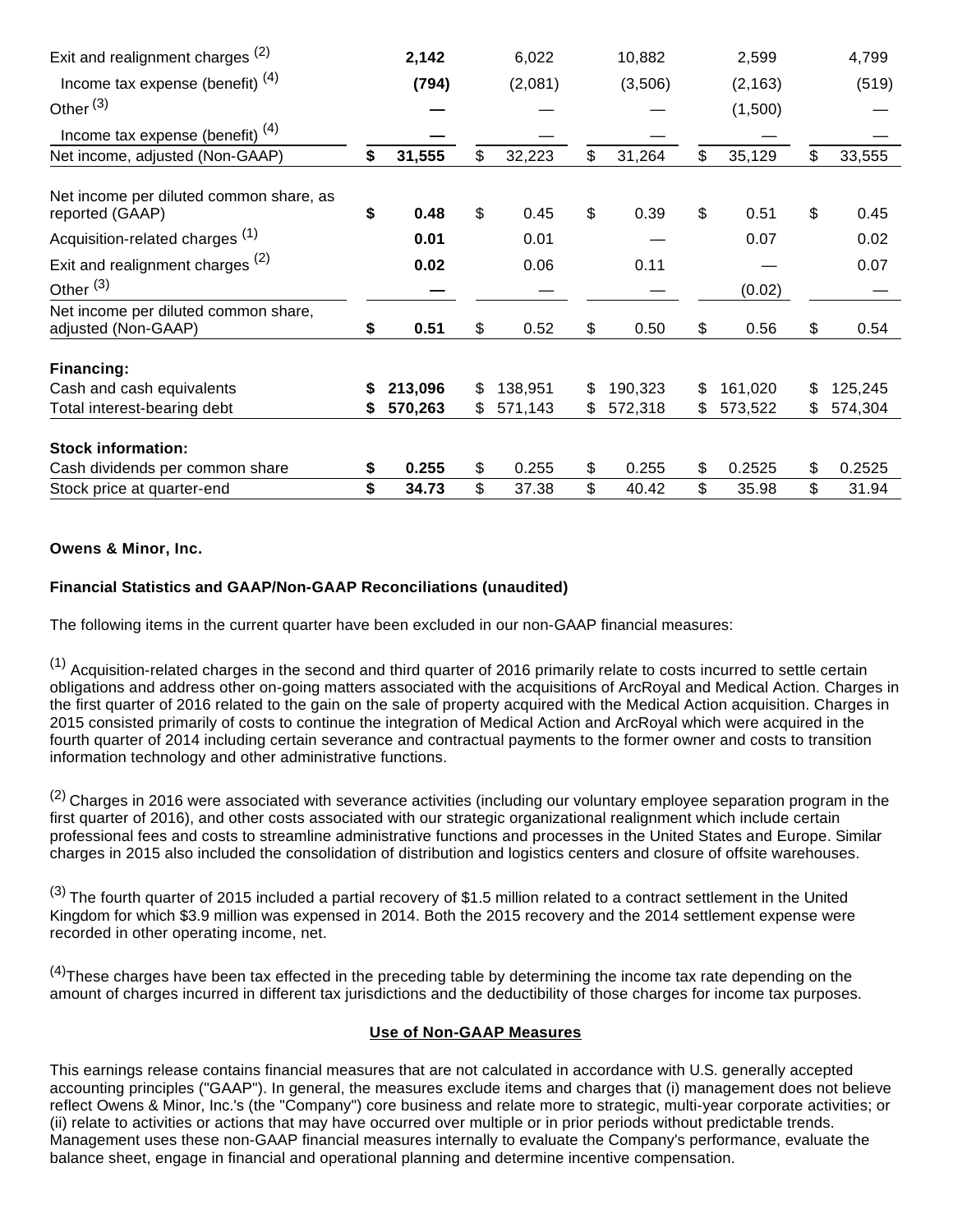Management provides these non-GAAP financial measures to investors as supplemental metrics to assist readers in assessing the effects of items and events on its financial and operating results and in comparing the Company's performance to that of its competitors. However, the non-GAAP financial measures used by the Company may be calculated differently from, and therefore may not be comparable to, similarly titled measures used by other companies.

The non-GAAP financial measures disclosed by the Company should not be considered a substitute for, or superior to, financial measures calculated in accordance with GAAP, and the financial results calculated in accordance with GAAP and reconciliations to those financial statements set forth above should be carefully evaluated.

### **Owens & Minor, Inc.**

#### **Summary Segment Information (unaudited)**

(in thousands)

|                                                          | Three Months Ended September 30, |              |              |              |  |  |  |  |  |
|----------------------------------------------------------|----------------------------------|--------------|--------------|--------------|--|--|--|--|--|
|                                                          |                                  | 2016         | 2015         |              |  |  |  |  |  |
|                                                          |                                  | $%$ of       |              | % of         |  |  |  |  |  |
|                                                          |                                  | consolidated |              | consolidated |  |  |  |  |  |
|                                                          | <b>Amount</b>                    | net revenue  | Amount       | net revenue  |  |  |  |  |  |
| Net revenue:                                             |                                  |              |              |              |  |  |  |  |  |
| Segment net revenue                                      |                                  |              |              |              |  |  |  |  |  |
| Domestic                                                 | \$2,287,233                      | 94.69 %      | \$2,321,301  | 93.92 %      |  |  |  |  |  |
| International                                            | 83,751                           | 3.47 %       | 92,777       | 3.75 %       |  |  |  |  |  |
| <b>CPS</b>                                               | 132,705                          | 5.49 %       | 143,866      | 5.82 %       |  |  |  |  |  |
| Total segment net revenue                                | 2,503,689                        |              | 2,557,944    |              |  |  |  |  |  |
| Inter-segment revenue                                    |                                  |              |              |              |  |  |  |  |  |
| <b>CPS</b>                                               | (88,088)                         | $(3.65)$ %   | (86, 275)    | $(3.49)$ %   |  |  |  |  |  |
| Total inter-segment revenue                              | (88,088)                         |              | (86, 275)    |              |  |  |  |  |  |
| Consolidated net revenue                                 | \$2,415,601                      | 100.00 %     | \$2,471,669  | 100.00 %     |  |  |  |  |  |
|                                                          |                                  |              |              |              |  |  |  |  |  |
|                                                          |                                  | % of segment |              | % of segment |  |  |  |  |  |
| <b>Operating earnings (loss):</b>                        |                                  | net revenue  |              | net revenue  |  |  |  |  |  |
| Domestic                                                 | \$<br>41,034                     | 1.79 %       | \$<br>41,979 | 1.81 %       |  |  |  |  |  |
| International                                            | 1,382                            | 1.65 %       | 1,649        | 1.78 %       |  |  |  |  |  |
| <b>CPS</b>                                               | 14,340                           | 10.81 %      | 16,604       | 11.54 %      |  |  |  |  |  |
| Inter-segment eliminations                               | (449)                            |              | (526)        |              |  |  |  |  |  |
| Acquisition-related and exit and realignment charges (1) | (2,739)                          |              | (6, 134)     |              |  |  |  |  |  |
|                                                          |                                  |              |              |              |  |  |  |  |  |
| Consolidated operating earnings                          | 53,568<br>\$                     | 2.22 %       | \$<br>53,572 | 2.17 %       |  |  |  |  |  |
| <b>Depreciation and amortization:</b>                    |                                  |              |              |              |  |  |  |  |  |
| Domestic                                                 | \$<br>7,360                      |              | \$<br>8,621  |              |  |  |  |  |  |
| International                                            | 4,259                            |              | 4,792        |              |  |  |  |  |  |
| <b>CPS</b>                                               | 2,218                            |              | 2,034        |              |  |  |  |  |  |
| Consolidated depreciation and amortization               | 13,837<br>\$                     |              | \$<br>15,447 |              |  |  |  |  |  |
|                                                          |                                  |              |              |              |  |  |  |  |  |
| <b>Capital expenditures:</b>                             |                                  |              |              |              |  |  |  |  |  |
| Domestic                                                 | \$<br>3,071                      |              | \$<br>2,041  |              |  |  |  |  |  |
| International                                            | 3,223                            |              | 7,235        |              |  |  |  |  |  |
| <b>CPS</b>                                               | 1,009                            |              | 96           |              |  |  |  |  |  |
| Consolidated capital expenditures                        | \$<br>7,303                      |              | 9,372<br>\$  |              |  |  |  |  |  |

### **Owens & Minor, Inc.**

**Summary Segment Information (unaudited)** (in thousands)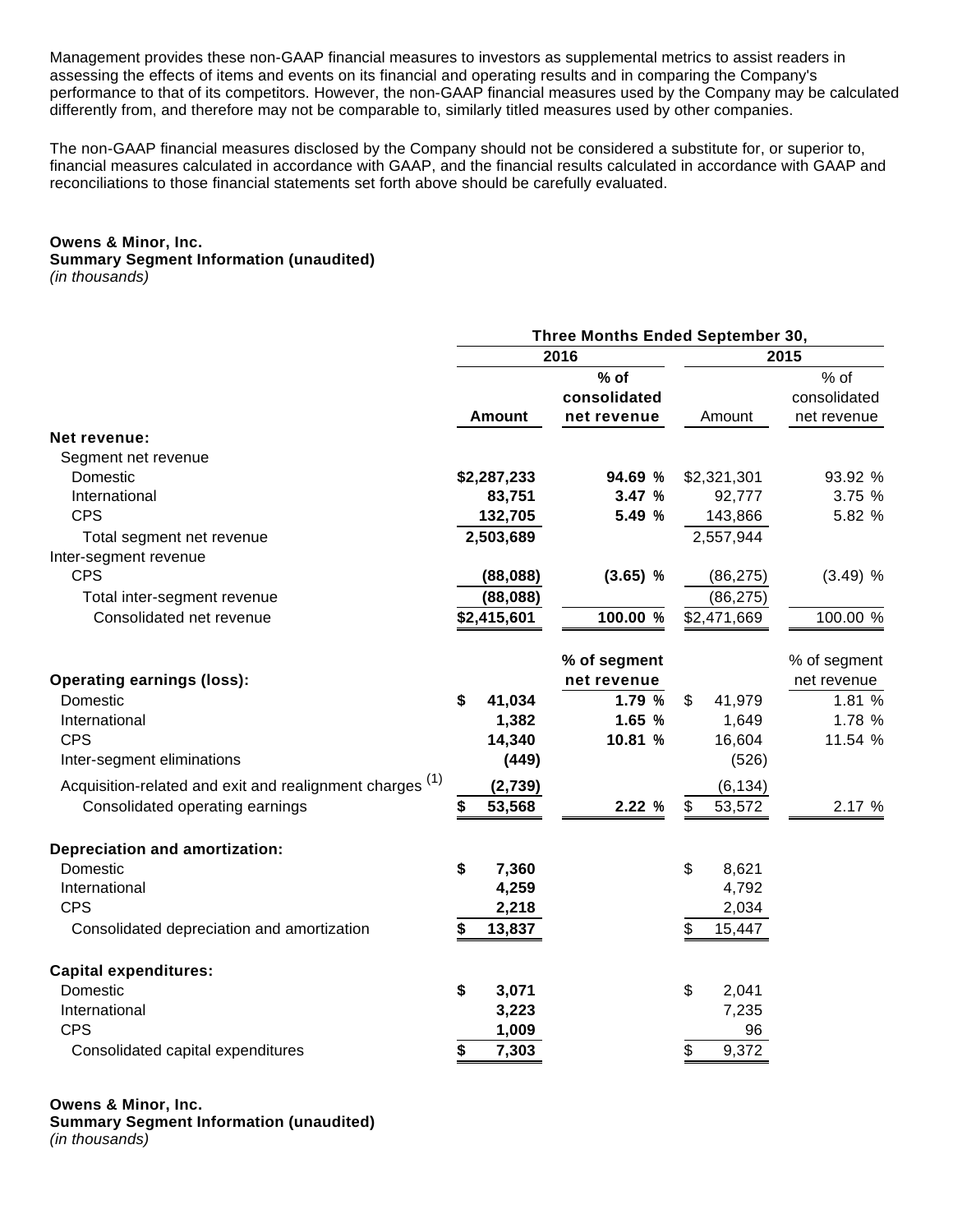|                                          | Nine Months Ended September 30, |                |              |    |               |              |  |  |
|------------------------------------------|---------------------------------|----------------|--------------|----|---------------|--------------|--|--|
|                                          | 2016                            |                | 2015         |    |               |              |  |  |
|                                          |                                 |                | $%$ of       |    |               | % of         |  |  |
|                                          |                                 |                | consolidated |    |               | consolidated |  |  |
|                                          |                                 | <b>Amount</b>  | net revenue  |    | Amount        | net revenue  |  |  |
| Net revenue:                             |                                 |                |              |    |               |              |  |  |
| Segment net revenue                      |                                 |                |              |    |               |              |  |  |
| Domestic                                 | \$                              | 6,954,687      | 94.56 %      | \$ | 6,850,731     | 94.04 %      |  |  |
| International                            |                                 | 255,861        | 3.48 %       |    | 281,144       | 3.86 %       |  |  |
| <b>CPS</b>                               |                                 | 409,022        | 5.56 %       |    | 409,225       | 5.62 %       |  |  |
| Total segment net revenue                |                                 | 7,619,570      |              |    | 7,541,100     |              |  |  |
| Inter-segment revenue<br><b>CPS</b>      |                                 |                |              |    |               |              |  |  |
|                                          |                                 | (264, 501)     | $(3.60)$ %   |    | (256, 068)    | $(3.51)$ %   |  |  |
| Total inter-segment revenue              |                                 | (264, 501)     |              |    | (256,068)     |              |  |  |
| Consolidated net revenue                 | \$                              | 7,355,069      | 100.00 %     | \$ | 7,285,032     | 100.00 %     |  |  |
|                                          |                                 |                | % of segment |    |               | % of segment |  |  |
| <b>Operating earnings (loss):</b>        |                                 |                | net revenue  |    |               | net revenue  |  |  |
| Domestic                                 | \$                              | 126,202        | 1.81 %       | \$ | 118,478       | 1.73 %       |  |  |
| International                            |                                 | 3,402          | 1.33%        |    | 2,492         | 0.89 %       |  |  |
| <b>CPS</b>                               |                                 | 41,866         | 10.24 %      |    | 43,636        | 10.66 %      |  |  |
| Inter-segment eliminations               |                                 | (905)          |              |    | (441)         |              |  |  |
| Acquisition-related and exit and         |                                 |                |              |    |               |              |  |  |
| realignment charges <sup>(1)</sup>       |                                 | (19,974)       |              |    | (21, 757)     |              |  |  |
| Consolidated operating earnings          | \$                              | 150,591        | 2.05 %       | \$ | 142,408       | 1.95 %       |  |  |
| <b>Depreciation and amortization:</b>    |                                 |                |              |    |               |              |  |  |
| Domestic                                 | \$                              | 22,399         |              | \$ | 26,592        |              |  |  |
| International                            |                                 | 13,125         |              |    | 14,430        |              |  |  |
| <b>CPS</b>                               |                                 | 6,658          |              |    | 6,375         |              |  |  |
| Consolidated depreciation and            |                                 |                |              |    |               |              |  |  |
| amortization                             | \$                              | 42,182         |              | \$ | 47,397        |              |  |  |
|                                          |                                 |                |              |    |               |              |  |  |
| <b>Capital expenditures:</b><br>Domestic | \$                              |                |              | \$ |               |              |  |  |
| International                            |                                 | 10,274         |              |    | 13,399        |              |  |  |
| <b>CPS</b>                               |                                 | 8,053<br>2,436 |              |    | 18,025<br>773 |              |  |  |
| Consolidated capital expenditures        | \$                              | 20,763         |              | \$ | 32,197        |              |  |  |
|                                          |                                 |                |              |    |               |              |  |  |
|                                          |                                 | September 30,  |              |    | December 31,  |              |  |  |
|                                          |                                 | 2016           |              |    | 2015          |              |  |  |
| <b>Total assets:</b>                     |                                 |                |              |    |               |              |  |  |
| Domestic                                 | \$                              | 1,677,898      |              | \$ | 1,728,345     |              |  |  |
| International                            |                                 | 460,616        |              |    | 464,003       |              |  |  |
| <b>CPS</b>                               |                                 | 443,022        |              |    | 420,408       |              |  |  |
| Segment assets                           |                                 | 2,581,536      |              |    | 2,612,756     |              |  |  |
| Cash and cash equivalents                |                                 | 213,096        |              |    | 161,020       |              |  |  |
| Consolidated total assets                | \$                              | 2,794,632      |              | \$ | 2,773,776     |              |  |  |

(1) The three and nine months ended September 30, 2015 included \$0.3 million and \$4.5 million, respectively in accelerated amortization related to an information system that was replaced.

### **Owens & Minor, Inc. Net Income Per Common Share (unaudited)** (in thousands, except per share data)